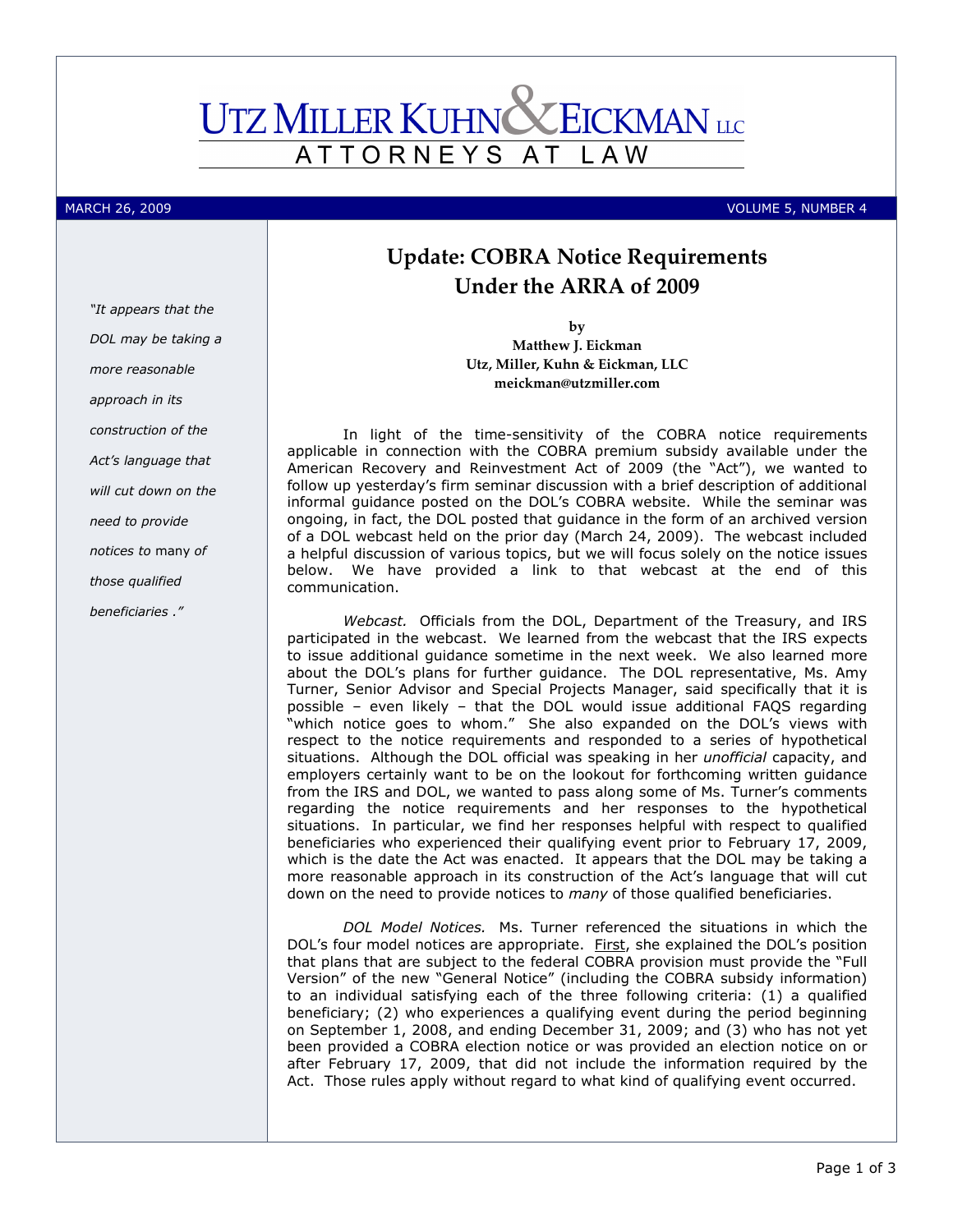"[The DOL

representative] was

then asked to respond

to five hypothetical

situations. We'll outline

those situations and

share her

responses . . . ."

#### Utz, Miller, Kuhn & Eickman, LLC 7285 West 132nd St. Suite 320 Overland Park, KS 66213

Phone: 913.685.0970 Fax: 913.685.1281

Matthew J. Eickman meickman@utzmiller.com Phone: 913.685.0749 Fax: 913.685.1281

Gregory B. Kuhn gkuhn@utzmiller.com Phone: 913.685.0774 Fax: 913.685.1281

Eric N. Miller emiller@utzmiller.com Phone: 913.685.8150 Fax: 913.685.1281

John L. Utz jutz@utzmiller.com Phone: 913.685.7978 Fax: 913.685.1281

#### www.utzmiller.com

The information in this newsletter is of a general nature only and does not constitute legal advice.

Consult your attorney for advice appropriate to your circumstances.

Second, she referred to the "Abbreviated Version" of the new "General Notice," which includes the same information as the Full Version regarding the COBRA subsidy and the Act but does not include the COBRA coverage election information. This version is appropriate, in lieu of the Full Version, for an individual satisfying the four following criteria: (1) a qualified beneficiary; (2) who experienced a qualifying event on or after September 1, 2008; (3) who elected COBRA coverage; and (4) still has COBRA coverage.

Third, she described the "Alternative General Notice," which is appropriate for state "mini-COBRA" elections. She did not apply these requirements to any of the hypothetical situations described below.

Fourth, she referred to the "Notice in Connection with the Extended Election Period." Plans that are subject to the federal COBRA provisions must provide this Notice to an individual satisfying each of the following criteria: (1) an Assistance Eligible Individual ("AEI") or any individual who would be an AEI if a COBRA continuation election were in effect; (2) who experienced a qualifying event during the period beginning on September 1, 2008, and ending on February 16, 2009; and (3) either did not elect COBRA continuation coverage, or elected it and subsequently discontinued it (perhaps because of the inability to pay premiums).

Hypothetical Situations. Ms. Turner was then asked to respond to five hypothetical situations. We'll outline those situations and share her responses below. When considering Ms. Turner's responses, please consider that she provided the appropriate model DOL notice (if any) to be distributed for the particular situation, but that her responses should not be construed as necessarily requiring the use of the DOL's model notices. That is, the qualifying beneficiaries described below should either receive the model notice listed or an individually designed notice that includes the same information as the appropriate model.

Hypothetical #1: Qualifying event on September 15, 2008; receives COBRA notice on October 15, 2008; enrolls in COBRA coverage and still has it. Qualified beneficiary must receive the Abbreviated Version of the General Notice, regardless of the type of qualifying event.

Hypothetical #2: Qualifying event - involuntary termination of employment – on October 2, 2008; receives COBRA notice on October 31, 2008; could not afford COBRA so did not enroll. Qualified beneficiary must receive Notice in Connection with the Extended Election Period.

Hypothetical #3: Qualifying event – a divorce – on January 6, 2009; receives COBRA notice on January 19, 2009; does not elect COBRA. No notice is required to be given. For all relevant purposes, this is the same fact pattern as Hypothetical #2 above, but for the different qualifying event and that's the key. And the Notice in Connection with the Extended Election Period is required only for a qualified beneficiary who is an AEI or one who would be one with a COBRA coverage election in effect.

Hypothetical #4: Qualifying event on April 11, 2009; COBRA notice to be distributed on May 1, 2009; what is appropriate notice? Full Version of General Notice.

Hypothetical #5: Qualifying event on February 10, 2009; receives COBRA notice on March 17, 2009, but it does not include any information required by the Act. Qualified beneficiary must receive the Full Version of the General Notice, regardless of the type of qualifying event.